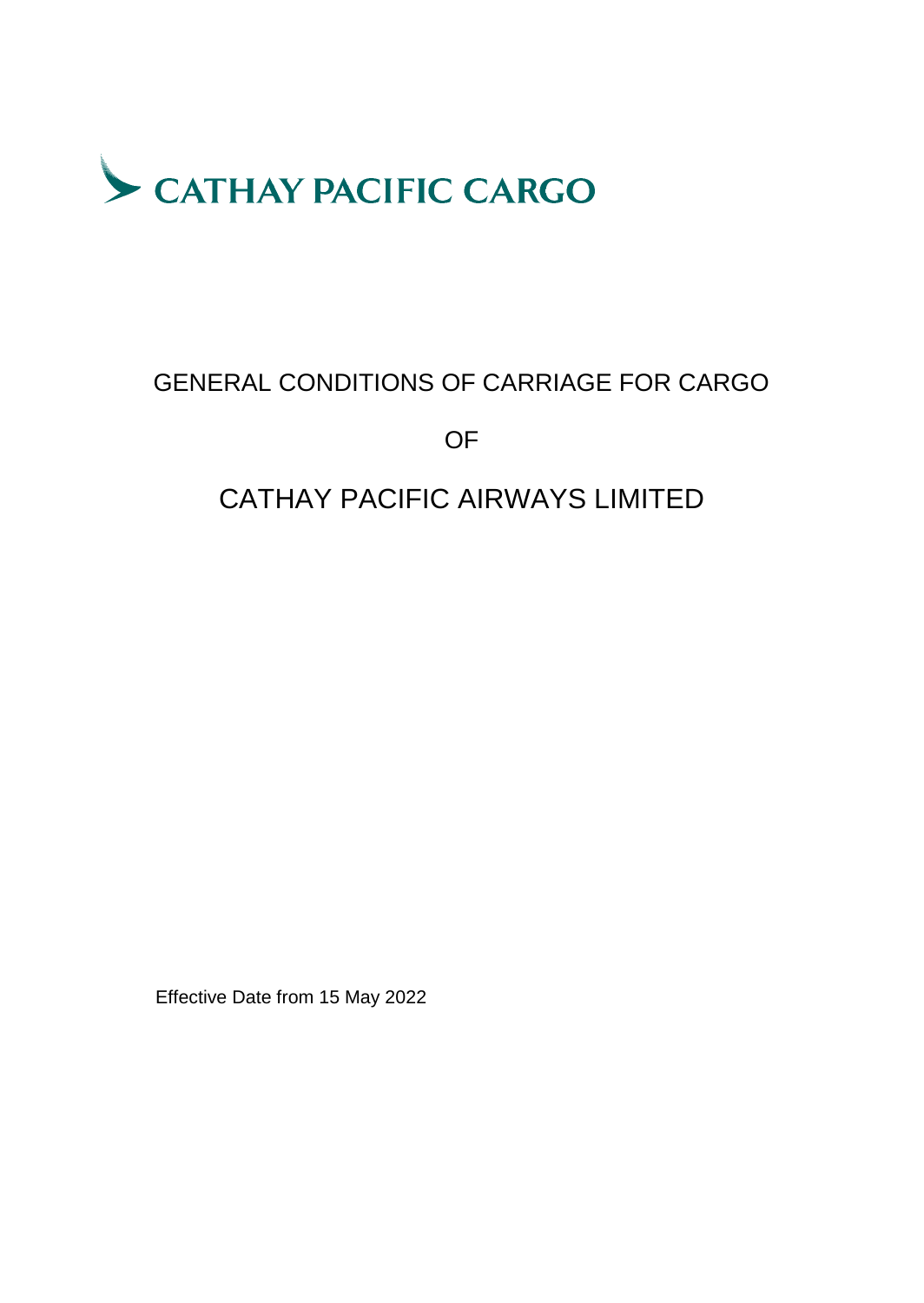## **TABLE OF CONTENTS**

|                   | ARTICLE 1: WHAT PARTICULAR EXPRESSIONS MEAN IN THESE CONDITIONS  1 |  |
|-------------------|--------------------------------------------------------------------|--|
|                   |                                                                    |  |
| <b>ARTICLE 3:</b> |                                                                    |  |
|                   |                                                                    |  |
|                   |                                                                    |  |
|                   |                                                                    |  |
|                   |                                                                    |  |
| <b>ARTICLE 8:</b> |                                                                    |  |
|                   |                                                                    |  |
|                   |                                                                    |  |
|                   |                                                                    |  |
|                   |                                                                    |  |
|                   |                                                                    |  |
|                   |                                                                    |  |
|                   |                                                                    |  |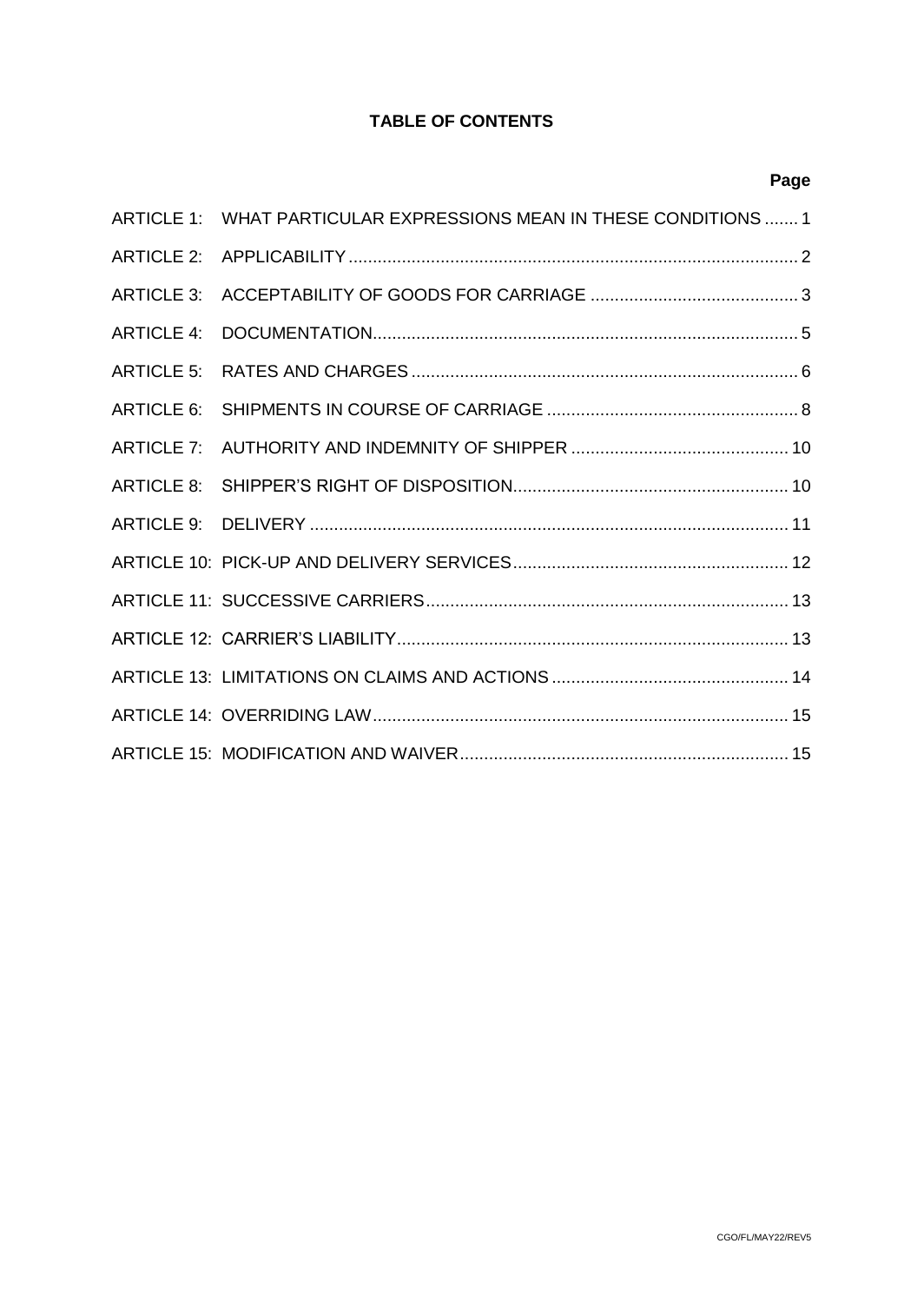#### <span id="page-2-0"></span>**ARTICLE 1: WHAT PARTICULAR EXPRESSIONS MEAN IN THESE CONDITIONS**

As these Conditions are read, please remember that:

- 1.1 "AGENT" means, except when the context otherwise requires, any person who has authority, express or implied, to act for or on behalf of the Carrier in relation to the carriage of cargo.
- 1.2 **"**AIR WAYBILL", which is equivalent to the term "air consignment note", means the document entitled "Air Waybill/Consignment Note" made out by or on behalf of the Shipper which evidences the contract between the Shipper and the Carrier for carriage of cargo.
- 1.3 "APPLICABLE CONVENTION" means whichever of the following instruments are applicable:

the Convention for the Unification of Certain Rules Relating to International Carriage by Air, signed at Warsaw, 12 October 1929; or

the Warsaw Convention as amended at The Hague on 28 September 1955; or

the Warsaw Convention as amended by Additional Protocol No. 1 of Montreal (1975); or

the Warsaw Convention as amended at The Hague and by Additional Protocol No.2 of Montreal (1975); or

the Warsaw Convention as amended at The Hague and by Additional Protocol No. 4 of Montreal (1975); or

Guadalajara Supplementary Convention (1961) (Guadalajara); or

The Convention on the Contract for the International Carriage of Goods by Road (CMR Convention) signed at Geneva on 19<sup>th</sup> May 1956; or

The Convention for the Unification of Certain Rules for International Carriage by Air, signed at Montreal, 28 May 1999.

- 1.4 "CARGO", which is equivalent to the term "goods", means anything carried or to be carried in an aircraft except mail, or baggage carried under a passenger ticket and baggage check, but includes baggage moving under an Air Waybill.
- 1.5 "CARRIAGE", which is equivalent to the term "transportation", means carriage of cargo by air or by another means of transport, whether gratuitously or for reward.
- 1.6 "CARRIER" includes the air carrier issuing the Air Waybill and all carriers including non air carriers that carry or undertake to carry the cargo or to perform any other services related to such carriage.
- 1.7 "CHARGES COLLECT" means the charges entered on the Air Waybill for collection from the Consignee against delivery of the shipment.
- 1.8 "CONDITIONS" means these conditions of carriage for cargo.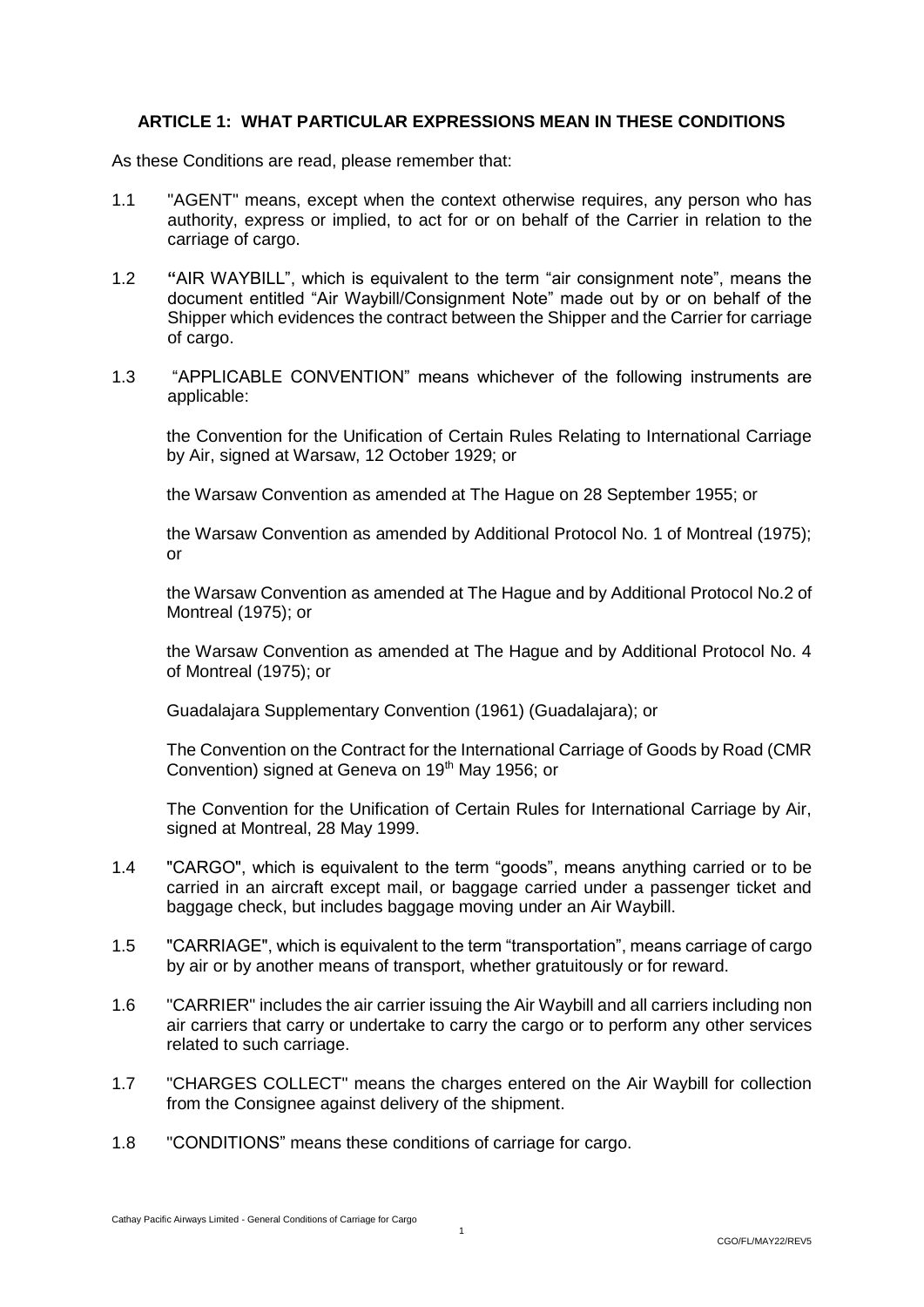- 1.9 "CONSIGNEE" means the person whose name appears on the Air Waybill as the party to whom the shipment is to be delivered by the Carrier.
- 1.10 "DAYS" means full calendar days, including Sundays and legal holidays; provided that for purposes of notification the balance of the day upon which notice is despatched shall not be counted.
- 1.11 "DELIVERY SERVICE" means the surface carriage of inbound shipments from the airport of destination to the address of the Consignee or that of the Consignee's designated agent or to the custody of the appropriate government agency when required, including any incidental surface carriage between airports.
- 1.12 "PICK-UP SERVICE" means the surface carriage of outbound shipments from the point of pickup at the address of the Shipper or that of the Shipper's designated agent to the airport of departure, including any incidental surface carriage between airports.
- 1.13 "SHIPMENT", which is equivalent to the term "consignment" means, except as otherwise provided herein, one or more packages, pieces or bundles of cargo accepted by the Carrier from one Shipper at one time and at one address, receipted for in one lot and under a single Air Waybill, for carriage to one Consignee at one destination address.
- 1.14 "SHIPMENT RECORD", means any record of carriage preserved by the Carrier, evidenced by means other than an Air Waybill.
- 1.15 "SHIPPER", which is equivalent to the term "Consignor", means the person whose name appears on the Air Waybill, as the party contracting with the Carrier for the carriage of cargo.
- 1.16 "SPECIAL DRAWING RIGHTS" means units of account used by the International Monetary Fund and known as Special Drawing Rights.

#### **ARTICLE 2: APPLICABILITY**

- <span id="page-3-0"></span>2.1 **General**: These Conditions shall apply to all carriage of cargo, including all services incidental thereto, performed by or on behalf of the Carrier; provided however that if such carriage is "international carriage" as defined in the applicable convention (see Article 1: What Particular Expressions Mean In These Conditions, under "Applicable Convention") such carriage shall be subject to the provisions of the applicable Convention and to these Conditions to the extent that these Conditions are not inconsistent with the provisions of such Convention.
- 2.2 **Applicable Laws and Carrier's Tariffs**: To the extent not in conflict with Article 2.1 all carriage and other services performed by the Carrier are subject to:
- 2.2.1 applicable laws (including national laws implementing a convention or extending the rules of the applicable convention to carriage which is not "International Carriage" as defined in the applicable convention) government regulations, orders and requirements;
- 2.2.2 these conditions and other applicable tariffs, rules, regulations and timetables (but not the times of departure and arrival therein specified) of the Carrier which may be inspected at any of its offices and at airports from which it operates regular services;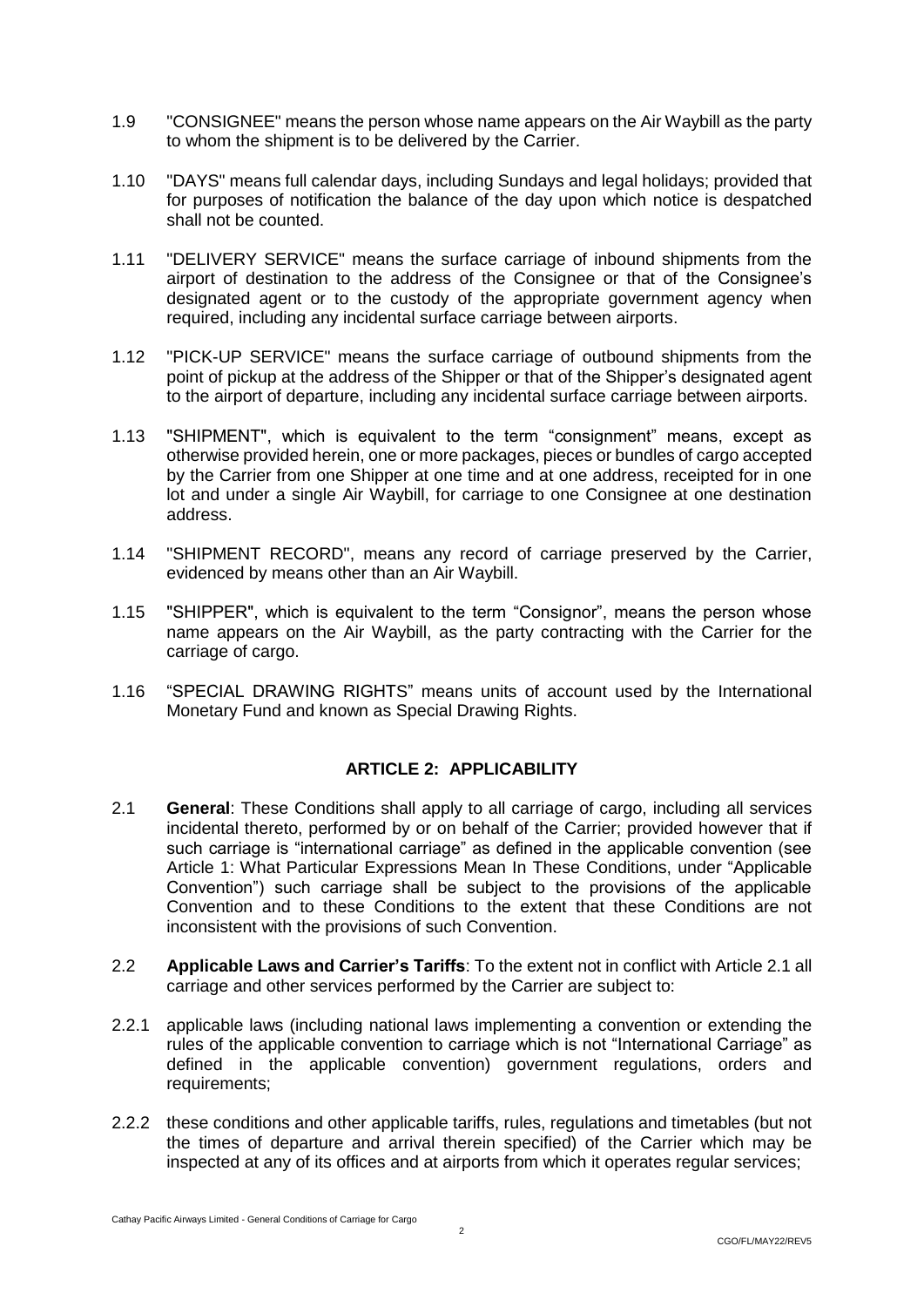- 2.3 **Application to United States and Canada**: These Conditions do not apply to carriage between places in the United States or in Canada or between a place in the United States or in Canada and any place outside thereof to which tariffs in force in those countries apply. The tariffs applicable to such carriage are available for inspection at the offices of the Carrier.
- 2.4 **Gratuitous Carriage**: With respect to gratuitous carriage, the Carrier reserves the right to exclude the application of all or any part of these Conditions.
- 2.5 **Charters**: With respect to carriage of cargo performed pursuant to a charter agreement with the Carrier, such carriage shall be subject to the Carrier's charter tariffs applicable thereto (if any) and these Conditions shall not apply except to the extent provided in said charter tariff. Where the Carrier has no charter tariff applicable to such charter agreement, these Conditions shall apply to such agreement except that the Carrier reserves the right to exclude the application of all or any part of these Conditions and, in case of divergence between the applicable provisions of these Conditions and the conditions contained or referred to in the charter agreement, the latter shall prevail and the Shipper, by carriage pursuant to a charter agreement, whether or not concluded with the Shipper, agrees to be bound by applicable terms thereof.
- 2.6 **Change Without Notice**: These Conditions and the published rates and charges are subject to change without notice except to the extent otherwise provided by applicable law or government regulations or order; provided however that no such change shall apply to a contract of carriage after the date of conclusion of the contract of carriage or after the date the rate or charge for the carriage has been entered in the Shipment Record.
- 2.7 **Effective Rules**: All carriage of cargo governed by these Conditions shall be subject to the Carrier's rules, regulations and tariffs in effect on the date of issuance of the Air Waybill by the Carrier, provided that in the event of inconsistency between these Conditions and the Carrier's rules, regulations and tariffs, these Conditions shall prevail. Under no circumstances will the Carrier accept any increased obligations or liability that arise by virtue of Shippers or agents issuing Air Waybills or Shipment Records for carriage of shipments on the Carrier's flights which purport to waive or restrict the Carrier's entitlement to rely upon these Conditions, regulations and tariffs; and the Shipper agrees to indemnify and hold harmless the Carrier in respect of any increased liability, losses, damages, costs or expenses that arise from issuing such Air Waybills or Shipment Records.

#### **ARTICLE 3: ACCEPTABILITY OF GOODS FOR CARRIAGE**

- <span id="page-4-0"></span>3.1 **Cargo Acceptable**: The Carrier undertakes to transport, subject to the availability of suitable equipment and capacity, all shipments, unless otherwise excluded by the Carrier's regulations and provided:
- 3.1.1 the transportation, or the exportation or importation thereof is not prohibited by the laws or regulations of any country to be flown from, to or over;
- 3.1.2 they are packed, labelled and described in a manner ready for carriage as required by the issuing Carrier and any subsequent Carrier;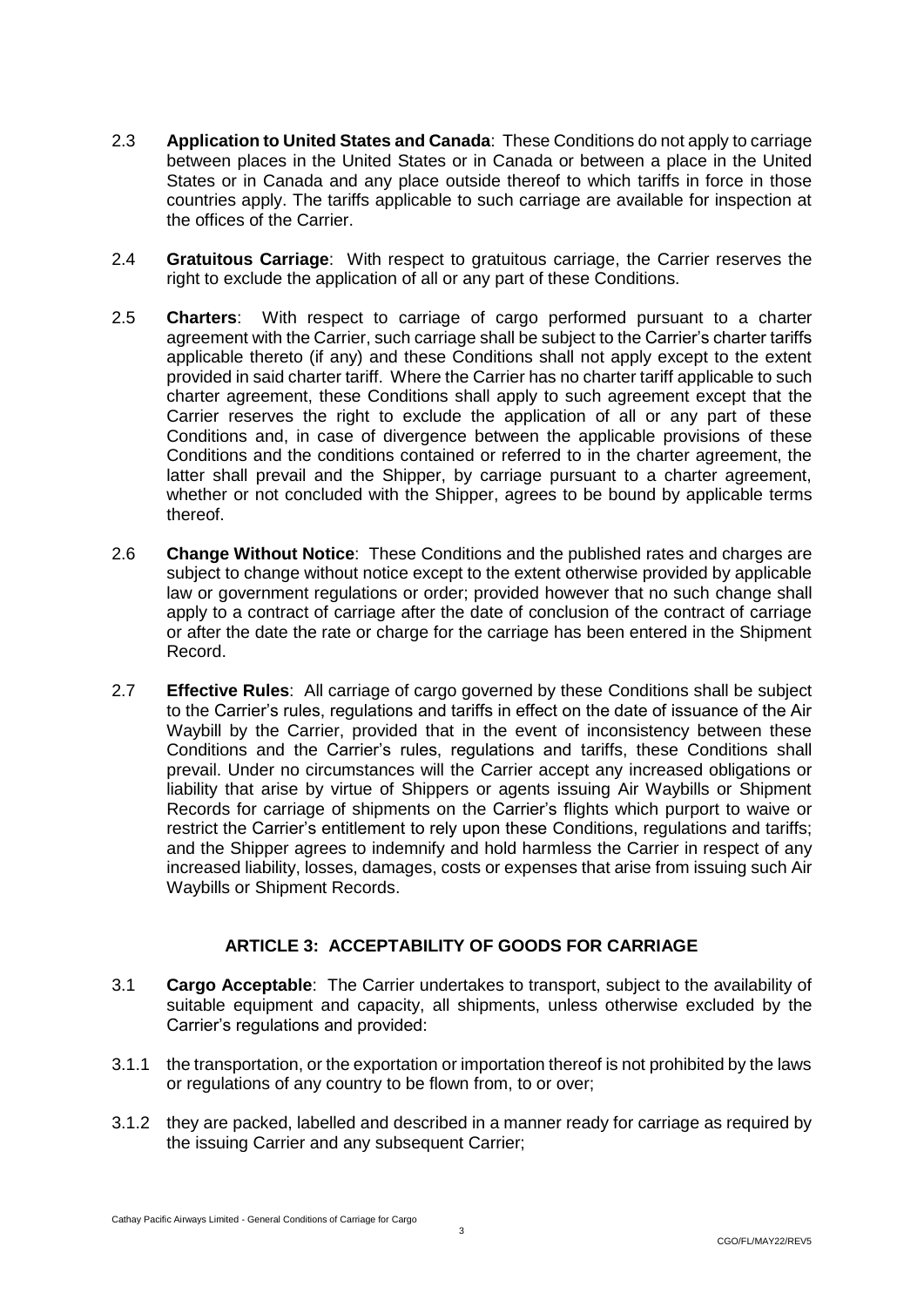- 3.1.3 they are accompanied by the requisite shipping documents;
- 3.1.4 they are not likely to endanger aircraft, persons or property, or cause annoyance to passengers;
- 3.1.5 to the extent permitted by law the Carrier reserves the right without assuming any liability to refuse carriage of cargo when circumstances so require.
- 3.2 **Valuation Limit of Shipment**: The Carrier may refuse carriage of shipments having a declared value for carriage in excess of the amount specified in the Carrier's regulations.

#### 3.3 **Packing and Marking of Cargo**:

- 3.3.1 The Shipper is responsible for ensuring that the cargo is packed in an appropriate way for air carriage so as to ensure that
	- (a) it can be carried safely with ordinary care in handling;
	- (b) it can be protected from all weather conditions to which it may be exposed, including but not limited to rain, wind, heat and cold;
	- (c) it does not injure or damage any persons, animals, goods or property. Each package shall be legibly and durably marked so as to identify the Shipper and Consignee.
- 3.3.2 Packages containing valuables as defined in the Carrier's regulations must be sealed if so requested by the Carrier.
- 3.3.3 The Carrier is under no obligation to note or be aware of any information contained on the house air waybills used in respect of consolidated or pre-packed shipments.
- 3.3.4 The Carrier reserves the right to refuse the transportation of cargo that it considers is not suitably packed or marked.
- 3.4 **Special Cargo**:Special cargo, including but not limited to valuables, dangerous goods, live animals, perishables, fragile goods, human remains, is acceptable only under the conditions set forth in the Carrier's regulations applicable to the carriage of such cargo. Such cargo must be packed and documented strictly in accordance with the Carrier's special handling procedures which are incorporated and form part of these Conditions. In the event of deterioration of such shipments for whatever reason, the Carrier in its sole discretion may take such steps as it deems appropriate.
- 3.5 **Dangerous Goods**: The Shipper shall not tender for carriage any volatile or explosive cargo or cargo which is or may become dangerous, inflammable or offensive or which is or may become liable to damage any property whatsoever without presenting a full description disclosing the nature of the cargo, and in any event the Shipper shall be liable for any loss and damage caused thereby. If in the sole opinion of the Carrier the cargo becomes or is liable to become dangerous, inflammable, explosive, volatile, offensive or damaging in nature, the same may at any time be retained, destroyed, disposed of or abandoned or rendered harmless by the Carrier without compensation to the Shipper and without prejudice to the Carrier's right to any charges hereunder and at the sole cost of the Shipper.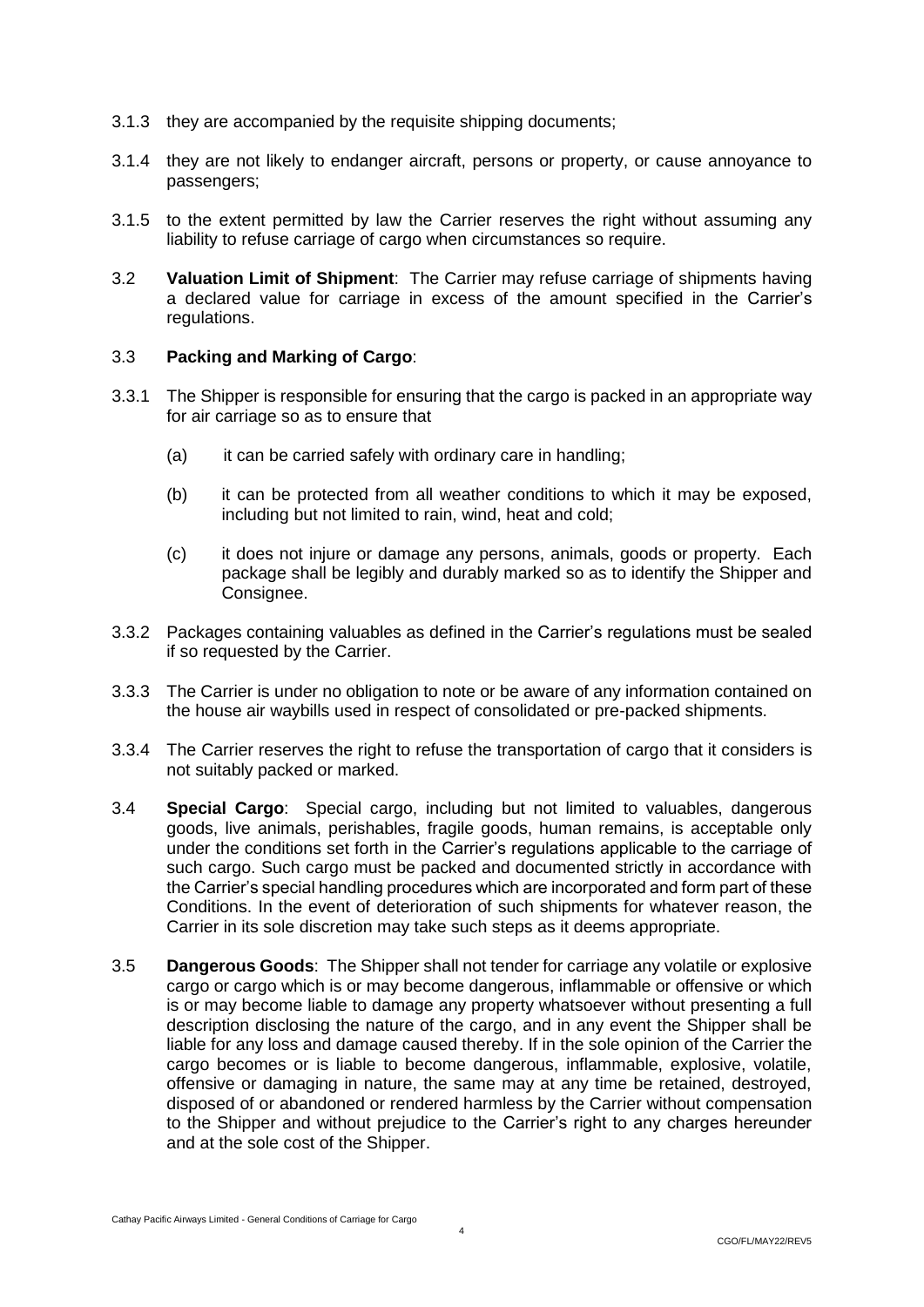- 3.6 **Responsibility for Non-Observance of Conditions, Laws and Regulations**: The Shipper warrants that it has complied with all the laws, regulations and conditions relating to the nature, packaging, labelling, storage or carriage of cargo and that the cargo is packed in a manner adequate to withstand the ordinary risks of carriage having regard to its nature, and further the Shipper hereby indemnifies the Carrier for any liability whatsoever and costs, fees and expenses as a result of or arising out of the Shipper's failure to comply with each of these warranties, including but not limited to compliance with the applicable dangerous goods regulations.
- 3.7 **Carrier's Right of Inspection**: The Carrier reserves the right to examine the packaging and contents of all shipments and to enquire into the correctness or sufficiency of information or documents tendered in respect of any shipment, but the Carrier shall be under no obligation to do so and under no circumstances will the Carrier be liable for any direct or indirect losses resulting from its examination of the packaging and shipments.
- 3.8 **Unit Load Devices**: When the Shipper undertakes to load a Unit Load Device (ULD) the Shipper must comply with the Carrier's loading instructions and shall be liable for and indemnify the Carrier against all consequences of any non-compliance with such instructions.
- 3.9 **Pre-packed and Mixed Pre-packed Shipments**: The Shipper warrants that it will provide the Carrier with such contemporaneous information that it reasonably requires at the time of booking and acceptance of the number of pieces and weight of packages that have been pre-packed. The Shipper accepts that the Carrier will not have had the opportunity to examine the contents of any pre-packed shipment and hereby indemnifies the Carrier for any liability whatsoever and costs, fees and expenses as a result of or arising out of the Shipper's failure to comply with this warranty.

#### **ARTICLE 4: DOCUMENTATION**

- <span id="page-6-0"></span>4.1 **Air Waybill**: The Shipper shall make out or have made out on its behalf, an Air Waybill in the form, manner and number of copies prescribed by the Carrier, and shall deliver such Air Waybill to the Carrier simultaneously with the acceptance of cargo by the Carrier for carriage. However, charges for carriage and other charges, insofar as they have been ascertained, shall be inserted in the Air Waybill by the Carrier. The Carrier may require the Shipper to make out, or have made out on its behalf, separate Air Waybills when there is more than one package.
- 4.2 **Shipment Record**:The Carrier, with the express or implied consent of the Shipper, if required by the applicable convention, may substitute for the delivery of an Air Waybill a Shipment Record to preserve a record of the carriage to be performed. If such Shipment Record is used the Carrier shall, if so requested by the Shipper, deliver to the Shipper in accordance with the Carrier's regulations a receipt for the cargo permitting identification of the shipment and access, in accordance with the Carrier's regulations.
- 4.3 **Apparent Condition/Packing of the Cargo**: If the apparent order and condition of the cargo and/ or packing is in any way defective the Shipper shall, if an Air Waybill is delivered, include on the Air Waybill a statement of such apparent order and condition. If no Air Waybill is delivered the Shipper shall advise the Carrier of the apparent order and condition of the cargo, to enable the Carrier to insert an appropriate reference thereto in the Shipment Record. However, if the Shipper fails to include such statement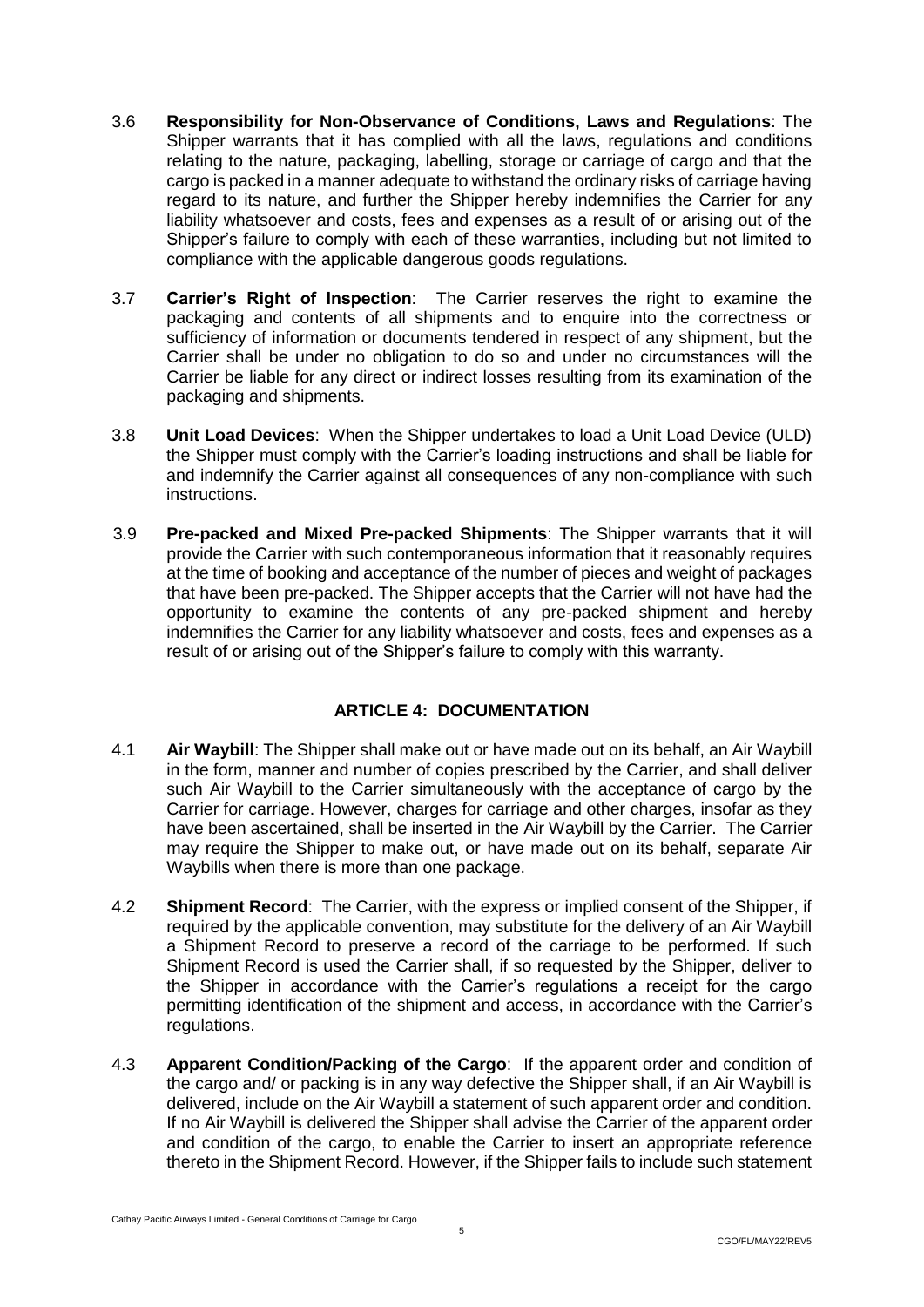in the Air Waybill or to advise the Carrier of the apparent order and condition of the cargo, or if such statement or advice is incorrect, the Carrier may include in the Air Waybill or insert in the Shipment Record a statement of the apparent order and condition of the cargo, or note a correction thereto.

- 4.4 **Preparation, Completion or Correction by the Carrier**: The Carrier may at the request of the Shipper expressed or implied, make out the Air Waybill in which event, subject to proof to the contrary, the Carrier shall be deemed to have done so on behalf of the Shipper. If the Air Waybill handed over with the cargo or if the particulars and statements relating to the cargo furnished by or on behalf of the Shipper to the Carrier for insertion in the Shipment Record do not contain all the required particulars, or if the Air Waybill or such particulars or statements contain any error, the Carrier is authorised to complete or correct the Air Waybill or particulars or statements to the best of the Carrier's ability without being under any obligation to do so.
- 4.5 **Responsibility for Particulars**:The Shipper is responsible for the correctness of the particulars and statements relating to the cargo inserted by the Shipper or on the Shipper's behalf in the Air Waybill or furnished by the Shipper or on the Shipper's behalf to the Carrier for insertion in the Shipment Record. Where such information is provided by means of Electronic Data Interchange (EDI), it is the responsibility of the Shipper or the Shipper's agent to verify contents, accuracy and completeness of the EDI messages and subsequent messages according to the agreed standards and specifications. The Shipper's particulars as to value, unless no value is declared with a supplemental charge having been paid, shall be conclusive evidence, as against the Shipper and Consignee of the value of the shipment. Where no value is declared the Shipper warrants that the Shipper requires no special security or handling. The Shipper shall indemnify the Carrier against all damages suffered by the Shipper, or by any other person to whom the Carrier is liable, by reason of the irregularity, incorrectness, or incompleteness of the particulars and statements furnished by the Shipper or on the Shipper's behalf.
- 4.6 **Alterations**: Air Waybills, the writing on which has been altered or erased, need not be accepted by the Carrier.

## **ARTICLE 5: RATES AND CHARGES**

- <span id="page-7-0"></span>5.1 **Applicable Rates and Charges**: Rates and charges for carriage governed by these Conditions are those duly published by the Carrier and in effect on the date the contract of carriage has been concluded.
- 5.2 **Airport to Airport**: Except as otherwise provided in the Carrier's regulations, rates and charges apply only from airport to airport.
- 5.3 **Basis of Rates and Charges**:Rates and charges will be based on the units of measurement and subject to the rules and conditions published in the Carrier's regulations and rate tariffs.
- 5.4 **Services not included in Published Rates and Charges**: Published rates and charges cover the carriage of shipments between airports or other landing places at or near the points shown in the published rates and charges. Except as otherwise specifically provided in the Carrier's regulations, such published rates and charges do not include any ancillary service given by the Carrier in connection with the air carriage.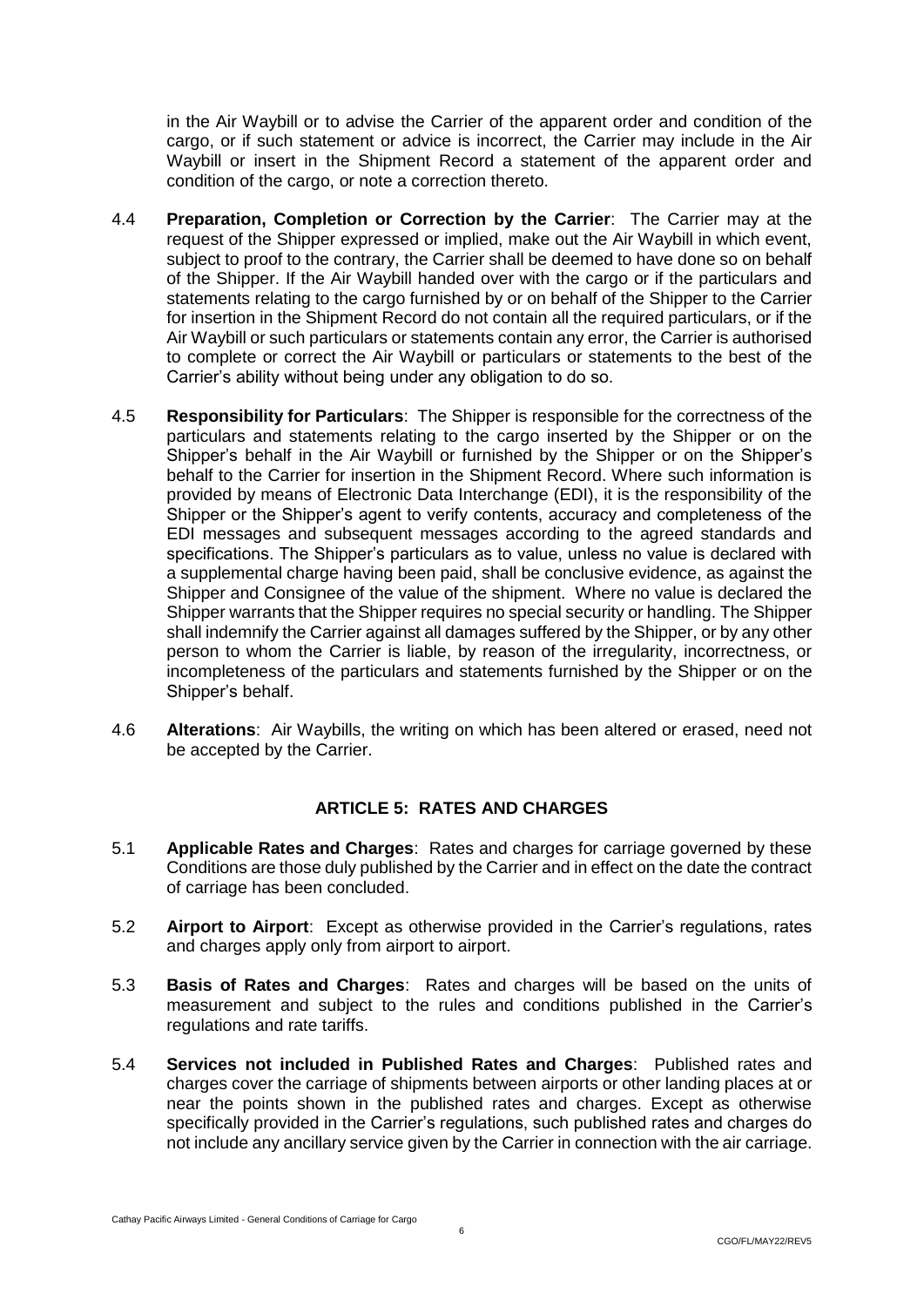5.5 **Insurance**: The Carrier does not offer all risk insurance on cargo shipments. The Carrier recommends that the Shipper obtains such insurance.

#### 5.6 **Payment of Charges:**

- 5.6.1 Rates and charges are published in the currency shown in the applicable rate tariffs, and may be paid in any currency acceptable to the Carrier. When payment is made in a currency other than in the currency in which the rate or charge is published, such payment will be made at the rate of exchange established for such purpose by the Carrier, the current statement of which is available for inspection upon first request at the Carrier's office where payment is made. The provisions of this paragraph are subject to applicable exchange laws and government regulations.
- 5.6.2 Full applicable charges, whether prepaid or collect, fees, duties, taxes, charges, advances and payments, made or incurred or to be incurred by the Carrier and any other sums payable to the Carrier, will be deemed fully earned, whether or not the cargo is lost or damaged, or fails to arrive at the destination specified in the contract of carriage. All such charges, sums and advances will be due and payable upon receipt of the cargo by the Carrier, except that they may be collected by the Carrier at any stage of the service performed under the contract of carriage and may be collected at any time upon demand of the Carrier.
- 5.6.3 The Shipper guarantees payment of the freight rate, storage charges and all other unpaid charges, unpaid charges collect, advances and disbursements of the Carrier. The Shipper also guarantees payment of all costs, expenditures, fines, penalties, loss of time, damage and other sums which the Carrier may incur or suffer by reason of the inclusion in the shipment of articles the carriage of which is prohibited by law, or the illegal, incorrect or insufficient marking, numbering, addressing or packing of packages or descriptions of the cargo, or the absence, delay or incorrectness of any export or import licence or any required certificate or document, or any improper customs valuation, or incorrect statement of weight or volume. The Carrier shall have a lien on the cargo for each of the foregoing and, in the event of non-payment thereof, shall have the right to dispose of the cargo at public or private sale (provided that prior to such sale the Carrier shall have mailed noticed thereof to the Shipper or to the Consignee at the address stated in the Air Waybill) and to pay itself out of the proceeds of such sale any and all such amounts. No such sale shall, however, discharge any liability to pay any deficiencies, for which the Shipper and the Consignee shall remain jointly and severally liable. By taking delivery or exercising any other right arising from the contract of carriage, the Consignee agrees to pay such charges, sums and advances, except prepaid charges.
- 5.6.4 If the gross weight, measurement, quantity or declared value of the cargo exceeds the gross weight, measurement, quantity or declared value on which charges for carriage have been previously computed, the Carrier shall be entitled to require payment of the charge on such excess.
- 5.6.5 Charges collect shipments will be accepted only to countries listed in the Carrier's regulations and subject to the conditions contained therein. In any event the Carrier reserves the right to refuse shipments on a charges collect basis to any country where regulations prevent the conversion of funds into other currencies or the transfer of funds to other countries. Information on countries to which charges collect service is available may be obtained from offices and representatives of the Carrier.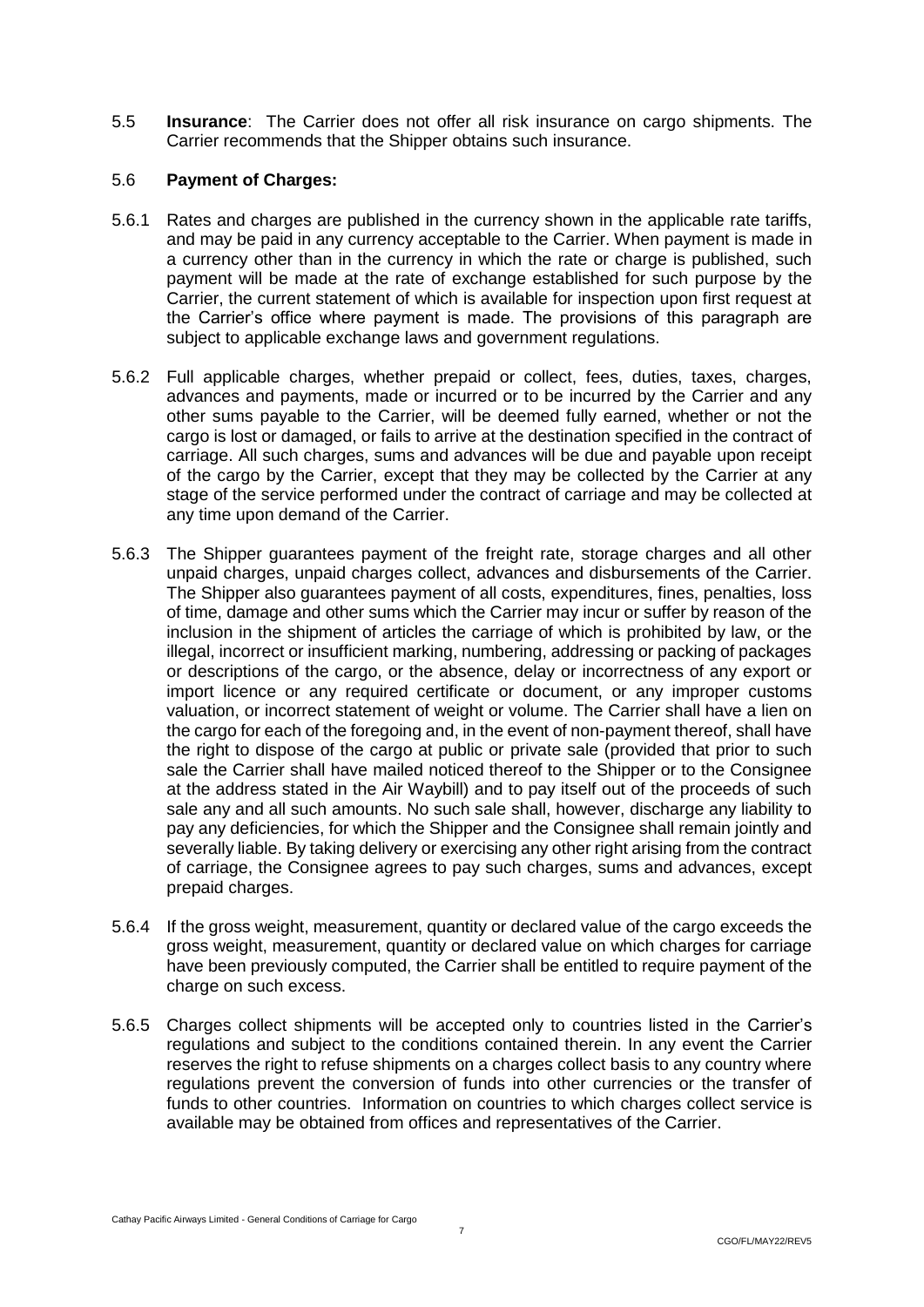- 5.6.6 All charges applicable to a shipment are payable in cash at the time of acceptance thereof by the Carrier in the case of a prepaid shipment, i.e. a shipment on which the charges are to be paid by the Shipper, or at the time of delivery thereof by the Carrier in the case of a collect shipment, i.e. a shipment on which the charges are to be paid by the Consignee. If the Consignee fails to pay said charges, when such charges are to be collected, the Shipper remains obligated to pay these charges and interest at the judgment rate in the applicable jurisdiction.
- 5.6.7 The Carrier may cancel the carriage of the shipment upon refusal by the Shipper, after demand by the Carrier, to pay the charges or portion thereof so demanded, without the Carrier being subject to any liability therefore.

#### **ARTICLE 6: SHIPMENTS IN COURSE OF CARRIAGE**

- <span id="page-9-0"></span>6.1 **Compliance with Government Requirements**: The Shipper shall comply with all applicable laws, customs and other government regulations of any country to, from, through or over which the cargo may be carried, including those relating to the packing, carriage or delivery of the cargo, and shall, together with the shipment, furnish such information and deliver such documents as may be necessary to comply with such laws and regulations. The Carrier shall not be obliged to inquire into the correctness or sufficiency of such information or documents. The Carrier shall not be liable to the Shipper or any other person for loss or expense due to the Shipper's failure to comply with this provision. The Shipper shall be liable to the Carrier for any damage occasioned by the failure of the Shipper to comply with this provision.
- 6.1.1 The Carrier shall not be liable for refusing to carry any shipment if the Carrier reasonably determines in good faith that such refusal is required by any applicable law, government regulation, demand, order or requirement.
- 6.2 **Disbursement and Customs Formalities**: The Carrier is authorised (but shall be under no obligation) to advance any duties, taxes or charges and to make any disbursement with respect to the cargo and the Shipper and by taking delivery or exercising any other right arising out of the contract of carriage the Consignee shall be jointly and severally liable for the reimbursement thereof. No Carrier shall be under obligation to incur any expense or make any advance in connection with the forwarding or re-forwarding of the cargo except against prepayment by the Shipper. If it is necessary to make customs entry of the cargo at any stopping place, and no customs clearance agent has been named on the face of the Air Waybill or in the Shipment Record, the cargo shall be deemed to be consigned to the Carrier carrying the cargo to such place. For any such purpose a copy of the Air Waybill, or of the Shipment Record, certified by the Carrier, shall be deemed an original.
- 6.3 **Schedules, Routings and Cancellations**: Unless specifically agreed otherwise and so indicated in the Air Waybill or Shipment Record, the Carrier undertakes to carry the cargo with reasonable despatch but assumes no obligation to carry the cargo by any specified aircraft or over any particular route or routes, or to make connections at any point according to any particular schedule. Times shown in the Carrier's timetables or elsewhere are approximate and not guaranteed and form no part of the contract of carriage. No time is fixed for commencement or completion of carriage or delivery of cargo. The Carrier is hereby authorised to select or deviate from the route or routes of the shipment, notwithstanding that the same may be stated on the face of the Air Waybill or in the Shipment Record. The Carrier is not responsible for errors or omissions either in time-tables or other representations of schedules. No employee,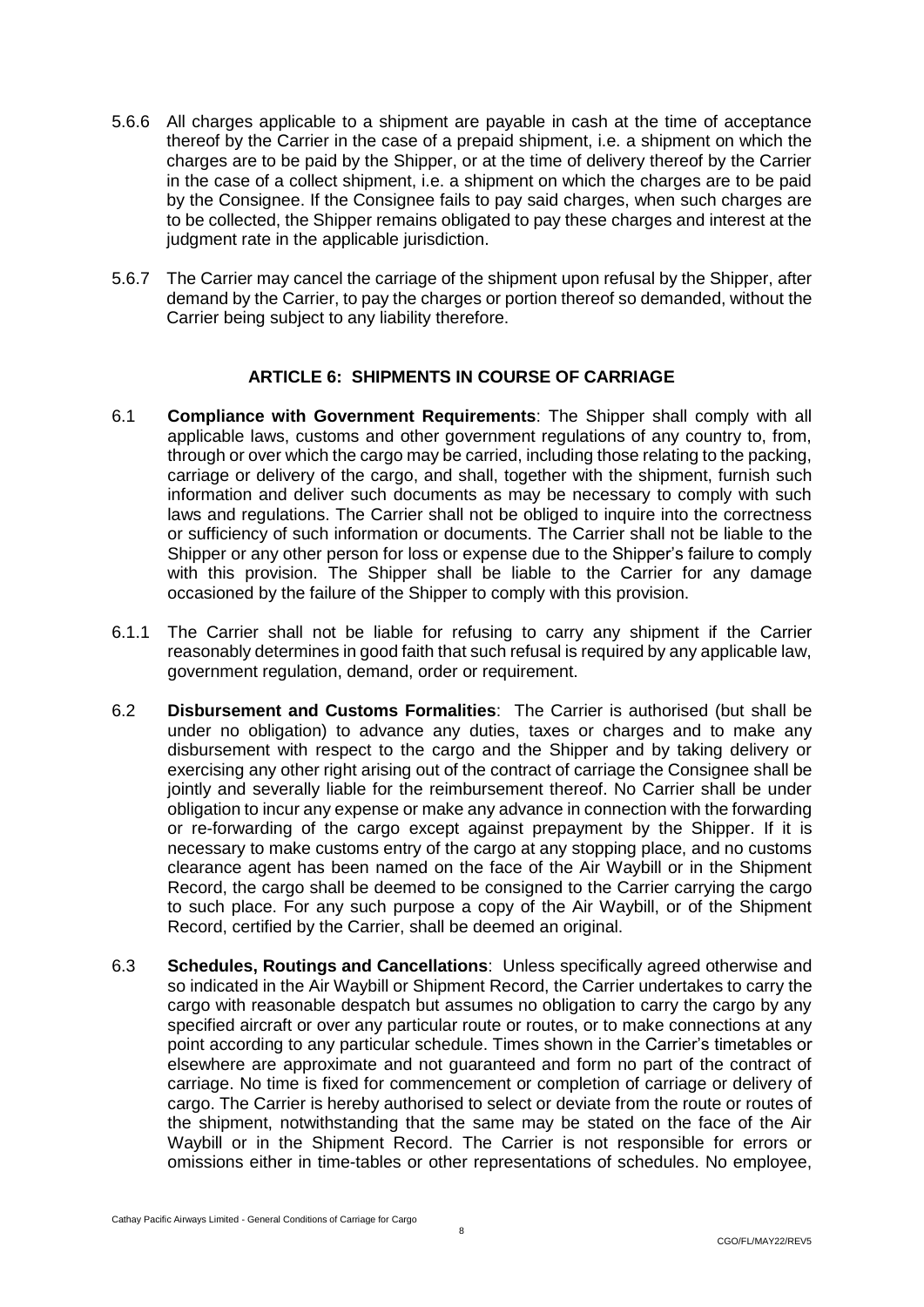agent or representative of the Carrier is authorised to bind the Carrier by any statements or representations of the dates or times of departure or arrival, or of operation of any flight.

- 6.3.1 The Carrier is authorized to carry the consignment without notice wholly or partly by any means of surface transportation, or to arrange such carriage.
- 6.3.2 If it considers that it would be advisable to do so because of any fact beyond its control (including but without limitation, meteorological conditions, acts of God, force majeure, strikes, riots, civil commotion, embargoes, wars, hostilities, disturbances or unsettled international or domestic conditions) actual, threatened or reported or because of any delay, demand, condition, circumstance or requirement due, directly or indirectly, to such fact or not reasonably to be foreseen, anticipated, or predicted at the same time the cargo was accepted; or if it reasonably considers that any other circumstances so require, taking into account the interests of the Shipper, the Carrier reserves the right without notice, to cancel, terminate, divert, postpone, delay or advance any flight, or the further carriage of any cargo, or to proceed with any flight without all or any part of the cargo.
- 6.3.3 Provided that no regulations/laws to the contrary are applicable, in the event any flight is, pursuant to Article 6.3.2, cancelled, diverted, postponed, delayed or advanced or is terminated at a place other than the place of destination or in the event the carriage of any shipment is so cancelled, diverted, postponed, delayed, advanced or terminated, the Carrier shall only be liable for losses or damages arising directly from such events if the Carrier either intended to cause such losses or damages or was reckless with actual knowledge that damage, loss, delay would probably result. In the event the carriage of the shipment or any part thereof is so terminated, delivery thereof by the Carrier to any transfer agent for transfer or delivery or the placing of such shipment in storage shall be deemed complete delivery under the contract of carriage, and the Carrier shall be without any further liability with respect thereto, except to give notice of the disposition of the shipment to the Shipper or to the Consignee, at the address stated in the Air Waybill or Shipment Record. The Carrier may, but shall not be obligated to, forward the shipment for carriage by any other route or forward the shipment as agent for the Shipper or the Consignee for onward carriage by any transportation service on behalf of the Shipper or the Consignee. The cost of doing so attaches to the cargo.
- 6.3.4 Unless otherwise agreed, and subject to applicable laws, regulations and orders, the Carrier is authorised to determine the priority of carriage as between shipments, and as between cargo and mail or passengers. The Carrier may likewise decide to remove any articles from a shipment, at any time or place whatsoever, and to proceed with the flight without them. If as a result of determining such priority, cargo is not carried or carriage thereof is postponed or delayed or if any articles are removed from a shipment, the Carrier will not be liable to Shipper or Consignee or to any other party for any direct or indirect consequences therefore.
- 6.4 **Certain Rights of Carrier over Shipment in Course of Carriage**: If in the opinion of the Carrier it is necessary to hold the shipment at any place for any purpose, either before, during or after carriage, the Carrier may, upon giving notice thereof to the Shipper, store the shipment for the account and at the risk and expense of the Shipper, in any warehouse or other available place, or with the customs authorities; or the Carrier may deliver the shipment to another transportation service for onward carriage to the Consignee. The Shipper shall indemnify the Carrier against any expense or risk so incurred.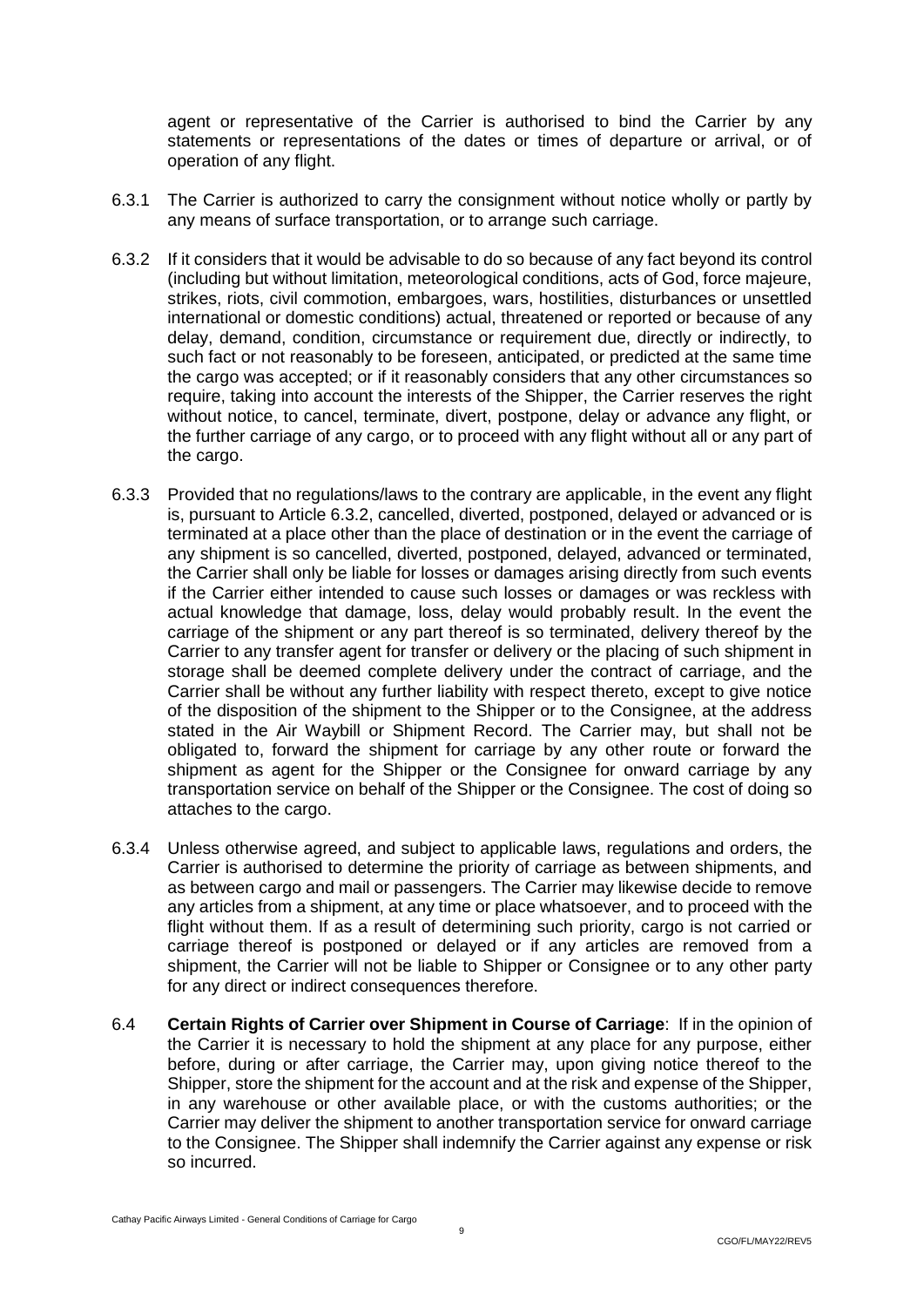#### **ARTICLE 7: AUTHORITY AND INDEMNITY OF SHIPPER**

- <span id="page-11-0"></span>7.1 **Authority to Tender Cargo for Acceptance**:It is agreed that any person who tenders cargo to the Carrier for carriage for or on behalf of the Shipper is authorized to do so subject to these conditions.
- 7.2 **Shipper's Authority**:The Shipper warrants that in agreeing to these Conditions it has the authority of the person or persons owning or having an interest in the cargo or any part thereof.
- 7.3 **Shipper's Indemnity**:Without prejudice to the generality of the forgoing, the Shipper undertakes to indemnify the Carrier in respect of any liability whatsoever and howsoever arising (including without limitation, negligence or breach of contract or intentional or reckless conduct or default of the Carrier or otherwise) in connection with cargo to any person (other than the Shipper) who claims to have, who has or who may hereafter have any interest in the cargo or any part thereof. It is agreed that this indemnity operates irrespective of whether the Carrier's liability arises in events which may constitute a fundamental breach of contract or a breach of a fundamental term.

#### **ARTICLE 8: SHIPPER'S RIGHT OF DISPOSITION**

- <span id="page-11-1"></span>8.1 **Exercise of right of disposition**:Every exercise of the right of disposition must be made by the Shipper or the Shipper's designated agent, if any, and must be applicable to the whole shipment under a single Air Waybill, or under a single Shipment Record. The right of disposition over the cargo may only be exercised if the Shipper or such agent produces the part of the Air Waybill which was delivered to the Shipper, or communicates such other form of authority as may be prescribed by the Carrier's regulations. Instructions as to disposition must be given in writing in the form prescribed by Carrier. In the event that the exercise of the right of disposition results in a change of Consignee, such new Consignee shall be deemed to be the Consignee appearing on the Air Waybill or in the Shipment Record.
- 8.2 **Shipper's Option**: Subject to the Shipper's liability to carry out all its obligations under the contract of carriage and provided that this right of disposition is not exercised in such way as to prejudice the Carrier or other Shippers, the Shipper may at its own expense dispose of the cargo either:
- 8.2.1 by withdrawing it at the airport of departure or of destination; or
- 8.2.2 by stopping it in the course of the journey on any landing; or
- 8.2.3 by calling for it to be delivered at the place of destination or in the course of the journey to a person other than the Consignee named in the Air Waybill or Shipment Record; or
- 8.2.4 by requiring it to be returned to the airport of departure;
- 8.2.5 Provided that if, in the opinion of the Carrier, it is not reasonably practicable to carry out the order of the Shipper, the Carrier shall so inform the Shipper promptly and the Carrier shall thenceforth be under no obligation to carry out any such order.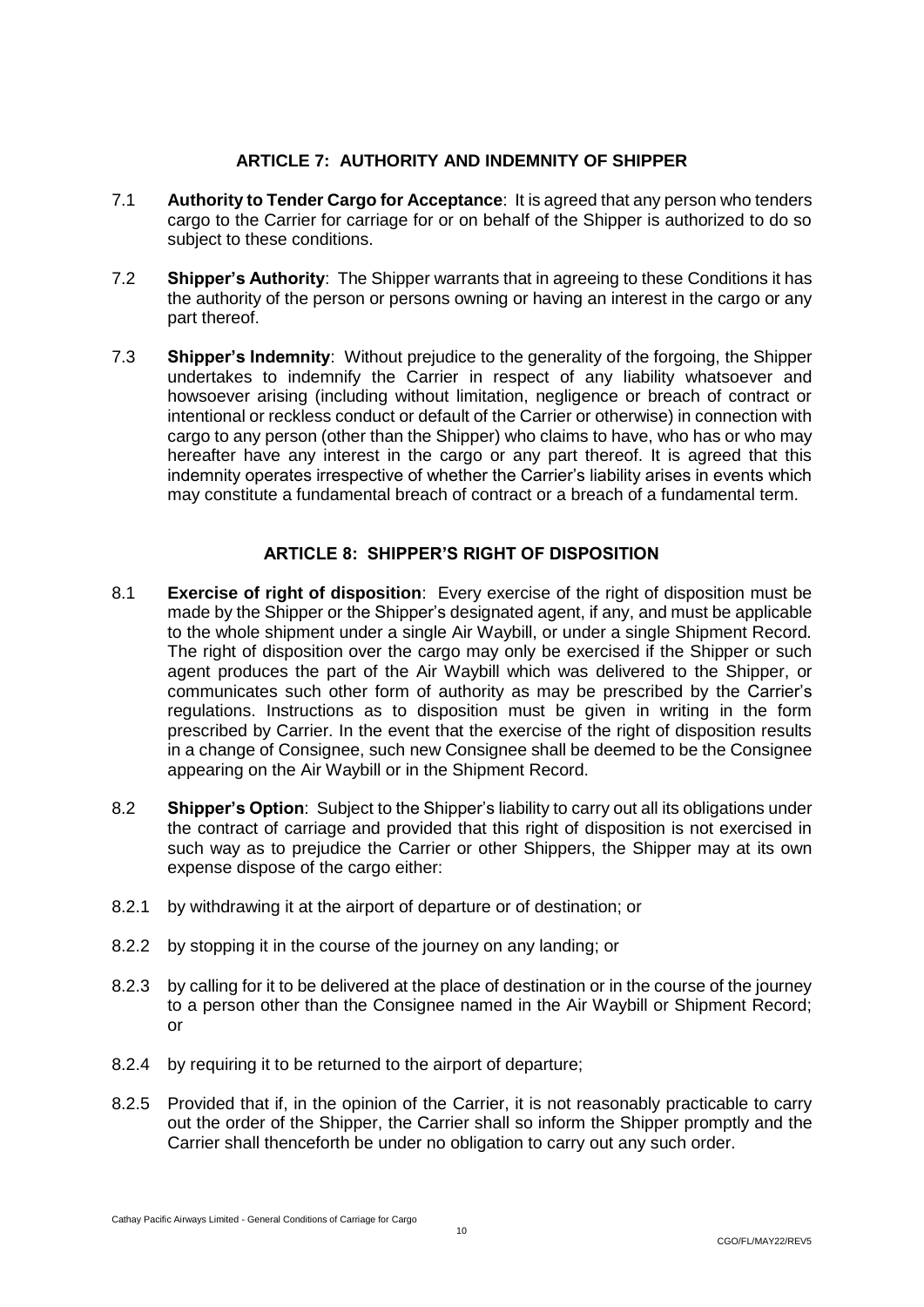- 8.3 **Payment of Expenses**: The Shipper shall be liable for and shall indemnify the Carrier for all loss or damage suffered or incurred by the Carrier as a result of the exercise of the Shipper's right of disposition. The Shipper shall reimburse the Carrier for any expenses occasioned by the exercise of its right of disposition.
- 8.4 **Extent of Shipper's Right**:The Shipper's right of disposition shall cease at the moment when, after arrival of the cargo at the destination, the Consignee takes possession or requests delivery of the cargo or Air Waybill, or otherwise shows its acceptance of the cargo. Nevertheless, if the Consignee declines to accept the Air Waybill or the cargo, or if the Consignee cannot be communicated with, such right of disposition shall continue to vest in the Shipper.

#### **ARTICLE 9: DELIVERY**

- <span id="page-12-0"></span>9.1 **Notice of arrival**:Notice of arrival of the shipment will, in the absence of other instructions, be sent to the Consignee and any other person whom the Carrier has agreed to notify as evidenced in the Air Waybill or Shipment Record; such notice will be sent by ordinary methods. The Carrier is not liable for non-receipt or delay in receipt of such notice.
- 9.2 **Delivery of Shipment**: Except as otherwise specifically provided in the Air Waybill or Shipment Record, delivery of the shipment will be made only to the Consignee named therein, or the Consignee's agent. Delivery to the Consignee shall be deemed to have been effected:
- 9.2.1 when the Carrier has delivered to the Consignee or the Consignee's agent any authorisation from the Carrier required to enable the Consignee to obtain release of the shipment, and
- 9.2.2 when the shipment has been delivered to customs or other government authorities as required by applicable law or customs regulation.
- 9.3 **Place of Delivery**: The Consignee must accept delivery of and collect the shipment at the airport of destination unless delivery service to the address of the Consignee has been arranged for between the Shipper or Consignee and Carrier.

#### 9.4 **Failure of Consignee to take Delivery**:

- 9.4.1 Subject to the provisions of Article 9.5 hereof, if the Consignee refuses or fails to take delivery of the shipment after its arrival at the airport of destination, the Carrier will endeavour to comply with any instructions of the Shipper set forth on the face of the Air Waybill, or in the Shipment Record. If such instructions are not so set forth or cannot reasonably be complied with, the Carrier shall notify the Shipper of the Consignee's failure to take delivery and request for the Shipper's instructions. If no such instructions are received within thirty (30) days, the Carrier may sell the shipment in one or more lots at public or private sale, or destroy or abandon such shipment.
- 9.4.2 The Shipper is liable for all charges and expenses resulting from or in connection with the failure to take delivery of the shipment, including, but not limited to, carriage charges incurred in returning the shipment if so required by the Shipper's instructions. If the shipment is returned to the airport of departure and the Shipper refuses or neglects to make such payments within fifteen (15) days after such return, the Carrier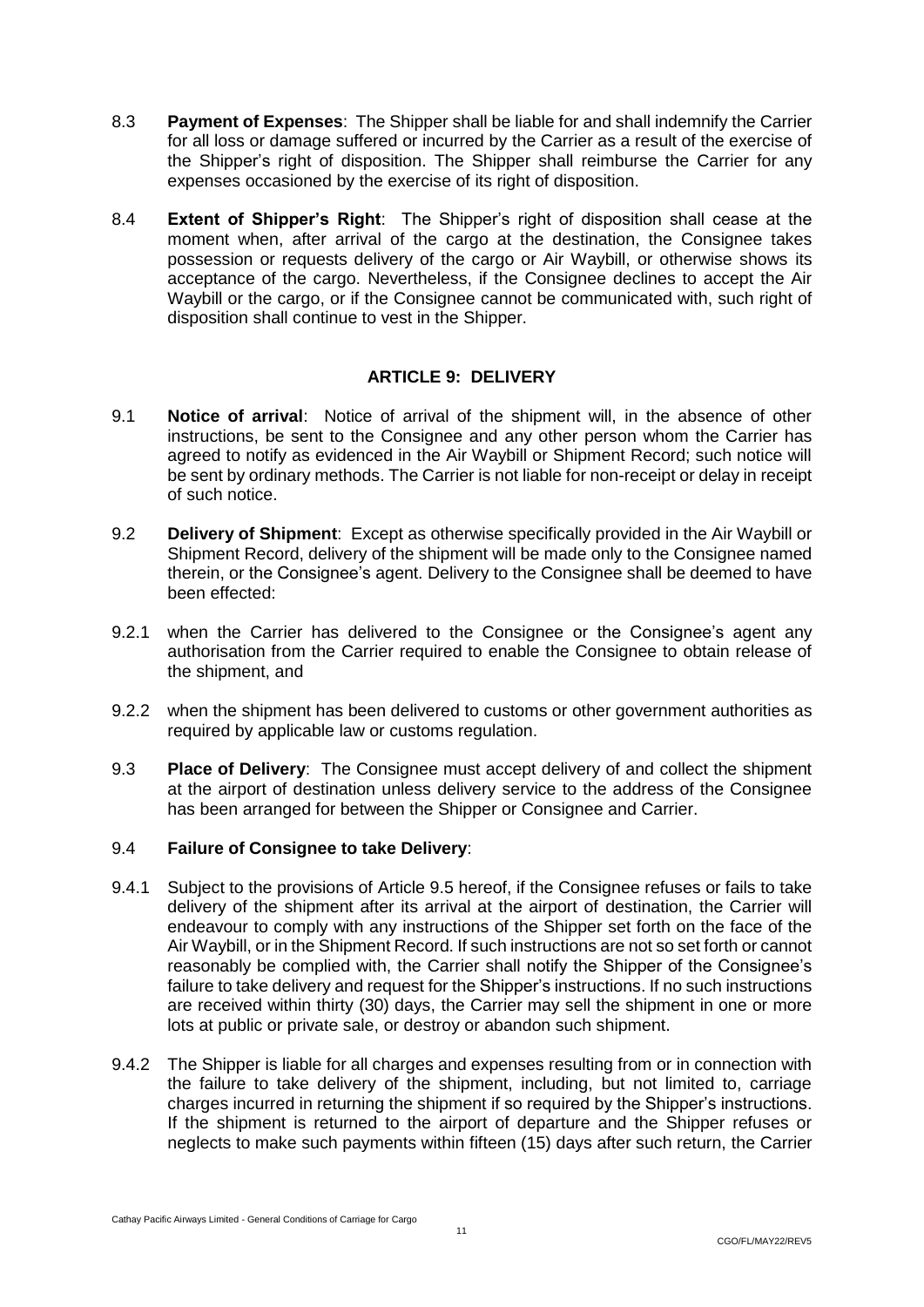may dispose of the shipment or any part thereof at a public or private sale after giving the Shipper ten (10) days notice of its intention to do so.

- 9.5 **Disposal of Perishables**: When a shipment containing perishable articles as defined in the Carrier's regulations is delayed in the possession of the Carrier, is unclaimed or refused at place of delivery, or for other reasons is threatened with deterioration, the Carrier may immediately take such steps as it sees fit for the protection of itself and other parties in interest, including but not limited to the destruction or abandonment of all or any part of the shipment, the sending of communications for instructions at the cost of the Shipper, the storage of the shipment or any part thereof at the risk and cost of the Shipper or the disposition of the shipment or any part thereof at public or private sale without notice.
- 9.6 In the event of the sale of the shipment as provided for above, either at the place of destination or at the place to which the shipment has been returned, the Carrier is authorised to pay to itself and other transportation services out of the proceeds of such sale all charges, advances, and expenses of the Carrier and other transportation services plus costs of sale, holding any surplus subject to the order of the Shipper. A sale of any shipment shall, however, not discharge the Shipper and/or the owner of any liability hereunder to pay any deficiencies.
- 9.7 **Responsibility for Charges**: By accepting delivery of the Air Waybill and/or the shipment, the Consignee shall become liable for payment of all costs and charges in connection with the carriage. Unless otherwise agreed, the Shipper shall not be released from its own liability for these costs and charges and will remain jointly and severally liable with the Consignee. The Carrier may make delivery of the shipment or the Air Waybill conditional upon payment of these costs and charges.

## **ARTICLE 10: PICK-UP AND DELIVERY SERVICES**

- <span id="page-13-0"></span>10.1 **Shipments**:Shipments are accepted for carriage from their receipt at the Carrier's cargo terminal or airport office at the place of departure to the airport at the place of destination or the respective facility as designated by the Carrier.
- 10.2 **Availability of Service**: Pick-up service and delivery service will be available at the points, to the extent and subject to the rates and charges established for such services in accordance with the applicable regulations of the Carrier.
- 10.3 **Request for Service**: Pick-up service, if available, will be provided when requested by the Shipper. Except when otherwise provided by the Carrier's tariffs, delivery service may be provided unless contrary instructions are given by the Shipper or by the Consignee. Such contrary instructions must be received by the Carrier prior to removal of the shipment from the Carrier's airport terminal at destination.
- 10.4 **Shipment for which Service is Unavailable**: Pick-up service and delivery service will not be provided by the Carrier without special arrangement for any shipment which, in the opinion of the Carrier, because of its volume, nature, value or weight is impractical or unsuitable for the Carrier to handle in the normal course.
- 10.5 **Liability**: If pick-up service or delivery service is performed by the Carrier, such surface transportation shall be upon the same terms as to liability as set forth in Article 12 hereof. In any other event, and to the extent that other mandatory regulations apply, the issuing Carrier and last Carrier, respectively, in forwarding and re-forwarding the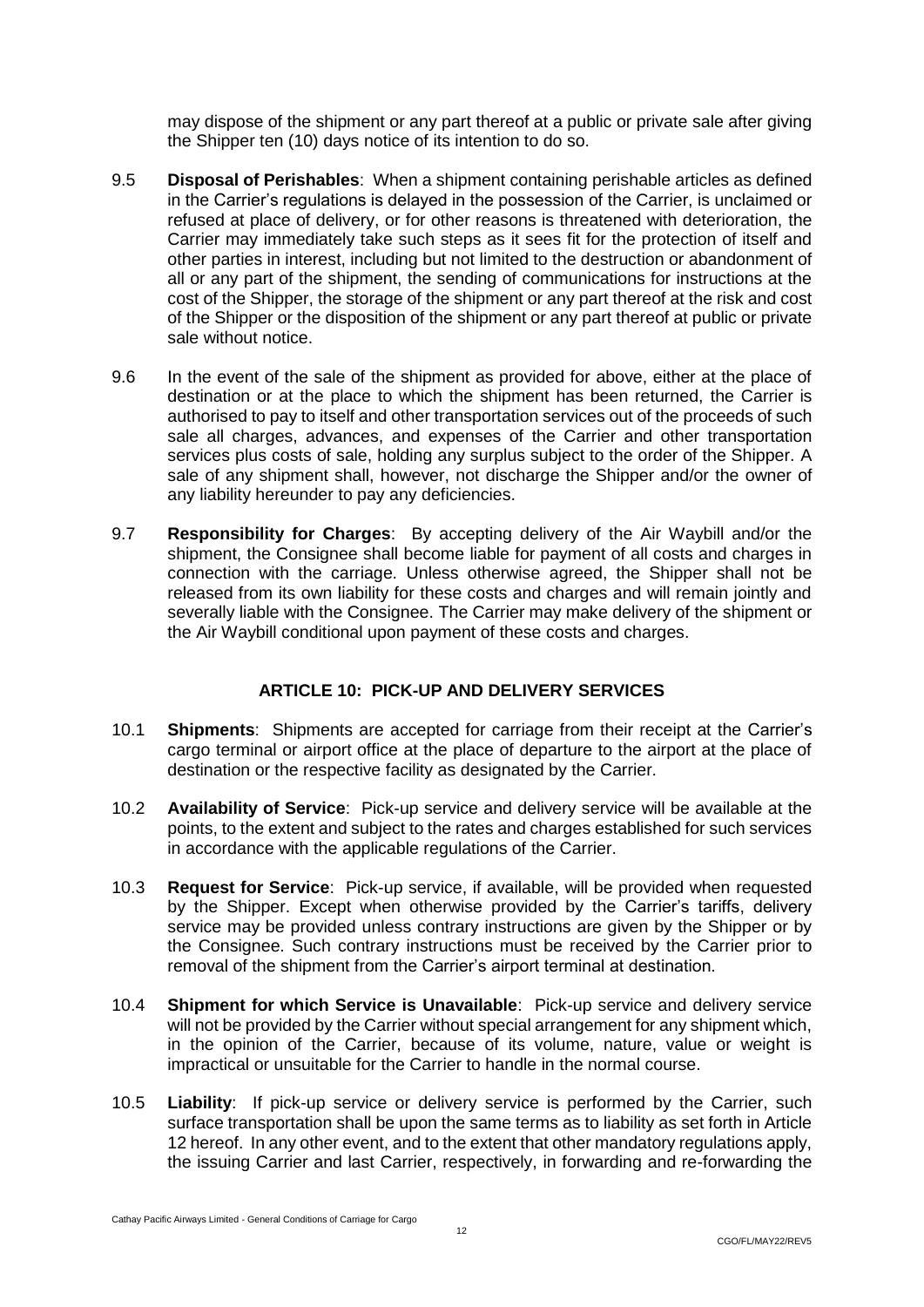cargo shall do so only as agents of the Shipper, owner, or Consignee, as the case may be, and shall not be liable for any damage arising out of such additional carriage unless provided to have been caused by its acts or omissions done with intent to cause damage, death, injury, loss or delay or recklessly with actual knowledge that damage, death, injury, loss, delay would probably result. The Shipper, owner and Consignee hereby authorize such Carriers to do all things deemed advisable to effect such forwarding or re-forwarding, including, but without limitation, selection of means of forwarding or re-forwarding and the routes thereof (unless these have been specified by the Shipper in the Air Waybill or Shipment Record), execution and acceptance of documents of carriage (which may include provisions excluding or limiting liability) and consigning of cargo with no declaration of value, notwithstanding any declaration of value in the Air Waybill or Shipment Record.

#### **ARTICLE 11: SUCCESSIVE CARRIERS**

<span id="page-14-0"></span>11.1 Carriage to be performed under one contract of carriage by several successive Carriers is regarded as a single operation.

#### **ARTICLE 12: CARRIER'S LIABILITY**

- <span id="page-14-1"></span>12.1 The Carrier is liable to the Shipper, Consignee or any other person for damage sustained in the event of destruction of loss of, or damage to, or delay in the carriage of, cargo only if the occurrence which caused the damage so sustained took place during the carriage as defined in Article 1.
- 12.2 Except as may be otherwise provided in any applicable Convention, the Carrier is not liable to the Shipper, Consignee or any other person having an interest in the cargo in tort or contract or bailment or otherwise for any consequences of any delay in the collection of cargo or loss of or damage to or deterioration of cargo or mis-delivery or failure to deliver or delay in delivery of cargo for any reason whatsoever including, without limiting the foregoing, the negligence, recklessness, gross negligence or wilful conduct or default on the part of the Carrier or its servants or agents whether or not the same occurs in the course of performance by or on behalf of the Carrier under the contract or in events which are in the contemplation of the Carrier and/or Shipper or in events which are foreseeable by them or either of them or in events which may constitute a fundamental breach of contract or breach of a fundamental term.
- 12.3 The Carrier will not be liable for any loss, damage or expense arising from death due to natural causes or death or injury of any animal caused by conduct or acts of the animal itself or of other animals such as biting, kicking, goring or smothering, nor for that caused or contributed to by the condition, nature or propensities of the animal, or by defective packing of the animal, or by the inability of the animal to withstand unavoidable changes in its physical environment inherent in the carriage by air. Furthermore, the Carrier will not be liable for loss or damage resulting from the inherent defect, quality or vice of the cargo carried.
- 12.4 Carrier shall not be liable in any event for any (i) loss of business opportunities and contracts, revenue, profits, anticipated savings, goodwill or reputation (whether arising directly or not) and (ii) special, indirect or consequential loss or damage arising from carriage subject to these Conditions, whether or not the Carrier had knowledge that such loss or damage might be incurred.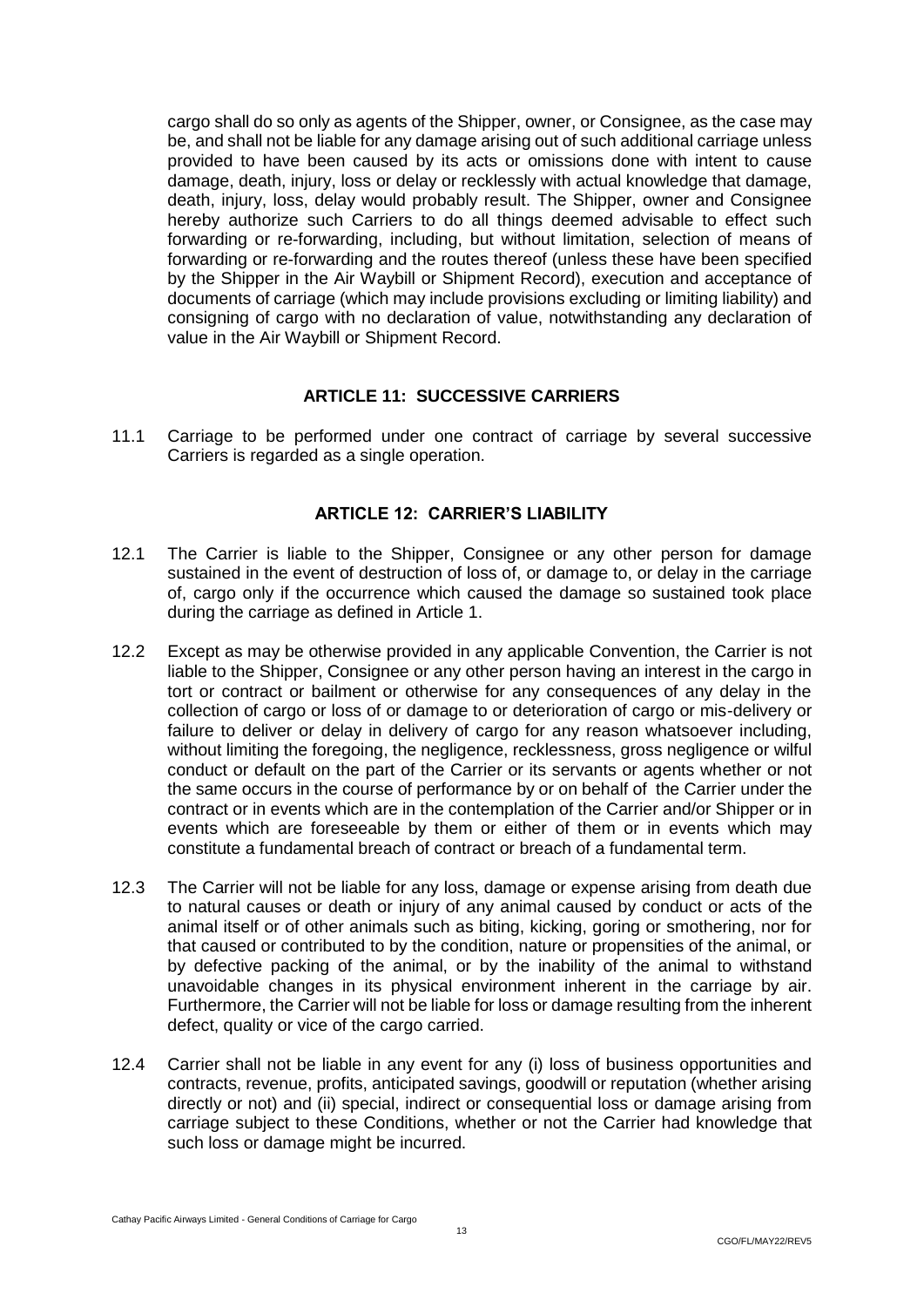- 12.5 If the damage was caused or contributed to by the negligence or other wrongful act or omission of the person claiming compensation, or the person from whom the rights are derived from, the Carrier shall be wholly or partly exonerated from liability to the claimant to the extent that such negligence or wrongful act or omission caused or contributed to the damage.
- 12.6 Liability of Carrier shall not exceed 22 Special Drawing Rights per kilogram of cargo destroyed, lost, damaged or delayed. If, with the agreement of the Carrier, the Shipper has made a special declaration of value for carriage and has paid the supplementary sum applicable, it is agreed that any liability shall in no event exceed such declared value for carriage stated on the face of the Air Waybill or included in the Shipment Record. All claims shall be subject to proof of value.
- 12.7 In the case of loss, damage or delay of part of the shipment, or of any object contained therein, the weight to be taken into consideration in determining the amount to which the Carrier's liability is limited shall be only the weight of the items (smallest unit of account being an object, package, box, or carton) affected when unpacked irrespective of the number of packages identified on Air Waybill or Shipment Record. Nevertheless, when the loss, damage or delay of part of the shipment, or of an object contained therein, affects the value of other packages, boxes or cartons covered by the same Air Waybill, the total weight of such affected package, box or cartons shall also be taken into consideration in determining the limit of liability. In the absence of proof to the contrary, the value of such part of the shipment lost, damaged or delayed as the case may be, shall be determined by reducing the total value of the shipment in the proportion that the weight of that part of the shipment lost, damaged or delayed has to the total weight of the shipment.
- 12.8 The Shipper, owner and Consignee whose property causes damage to or destruction of another shipment or of the property of the Carrier, shall indemnify the Carrier for all losses and expenses incurred by the Carrier as a result thereof. Cargo which, because of inherent defect, quality or vice or because of defective packing, is likely to endanger aircraft, persons or property may be abandoned or destroyed by the Carrier at any time without notice and without liability therefore attaching to the Carrier.
- 12.9 A Carrier issuing an Air Waybill for carriage over the lines of another Carrier does so only as agent for such other Carrier. Any reference in a Shipment Record to carriage to be performed by another Carrier shall be deemed to refer to carriage to be provided as principal by such other Carrier. No Carrier shall be liable for the loss, damage or delay of cargo not occurring on its own line except that the Shipper shall have a right of action for such loss, damage or delay on the terms herein provided against the first Carrier and the Consignee or other person entitled to delivery shall have such a right of action against the last Carrier under the contract of carriage.
- 12.10 Whenever the liability of the Carrier is excluded or limited under these Conditions, such exclusion or limitation shall apply to the agents, servants or representatives of the Carrier and also to any Carrier whose aircraft or other means of transportation is used for carriage.

## **ARTICLE 13: LIMITATIONS ON CLAIMS AND ACTIONS**

<span id="page-15-0"></span>13.1 Receipt by the person entitled to delivery of the cargo without complaint is prima facie evidence that the same has been delivered in good condition and in accordance with the contract of carriage.